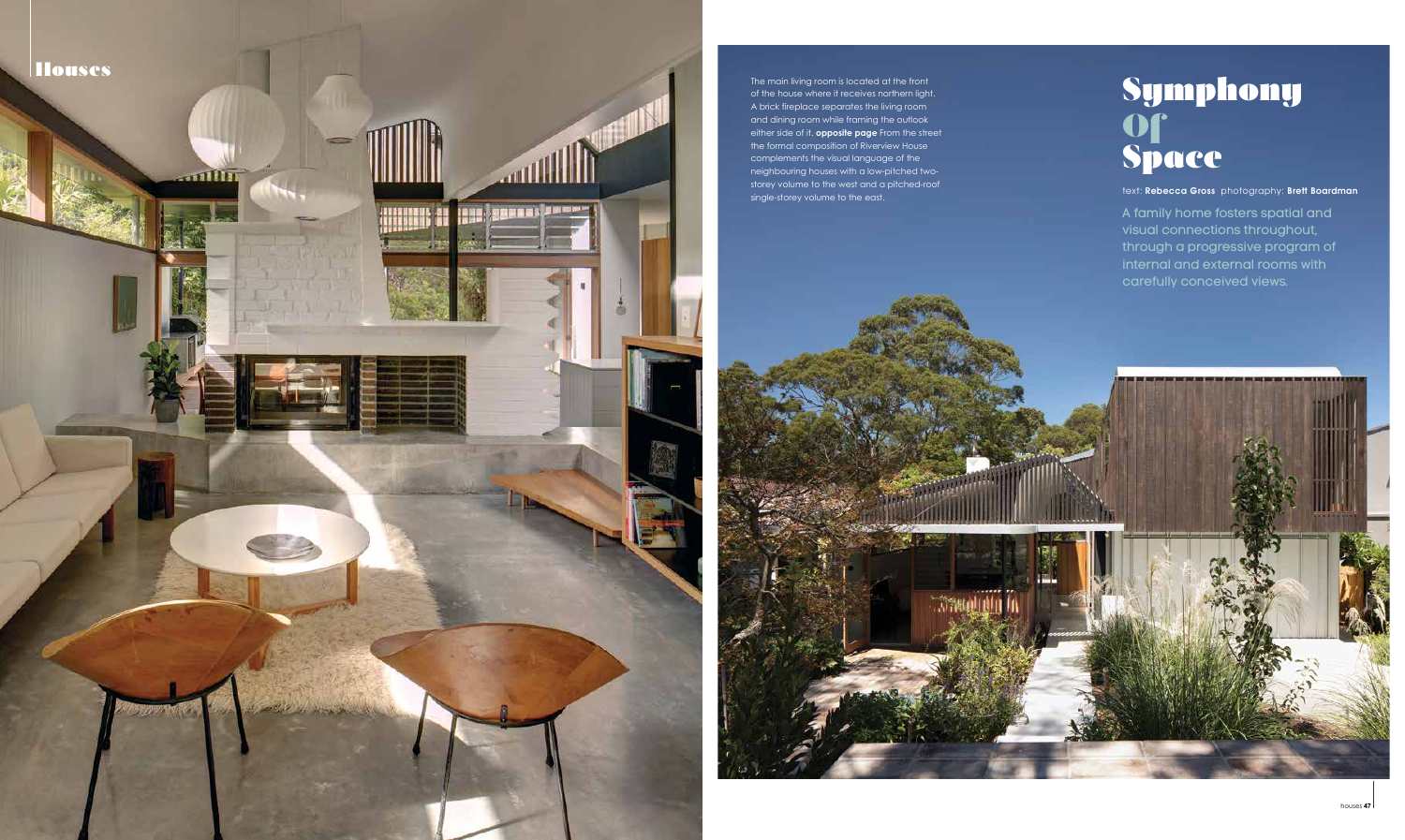### **Architecture not only defines the boundaries of spaces but**

also how those spaces connect indoors and out. Riverview House by David Boyle Architect is in an established suburb on Sydney's lower North Shore and it has a program of internal and external rooms that visually and physically connect with each other, the streetscape and landscape.

The house encapsulates David's design philosophy: to provide flexible buildings based on passive design principles that positively contribute to the streetscape, respond to the landscape and celebrate the craftsmanship of building.

"Rooms have a sense of self-identity while framing connections to adjoining spaces in a progressive series of changing light and volume," David explains.

The formal composition of Riverview House complements the visual language of the streetscape by mediating the existing and emerging architecture. Composed of a low-pitched two-storey volume and a pitched-roof single-storey volume it relates to the box-like house to the west and brick villa to the east. And while the front references the neighbours, the house, overall, has an organic form inspired by the native bushland and rock overhangs in the reserve behind it.

"The building is like a miniature version of those solid sandstone forms in the landscape. It is layered with texture and the play of light is always different," David explains.

The house is arranged over a series of platforms that gradually

step down the sloping site. "As they step down, the ceilings become higher and spaces become loftier and the connection to the landscape becomes greater," says David. The entrance and living room are on the first platform at the front of the house where they receive the northern light. Positioning the main living space at the front flips the common configuration of modern houses, but here it is drenched in sunlight, has a panoramic view of the front garden and streetscape, and fosters a connection with the community.

Stepping down to the second platform, the dining room, kitchen and service area extend the width of the house. At the pinwheel of the plan, the kitchen connects with all the surrounding spaces – the dining area adjacent, deck and swimming pool diagonally, children's homework desk in front and family room on the platform below.

Despite the openness of the ground floor there is still a sense of defined rooms due to architectural elements that frame views through the house and of the landscape. "I wanted the house to be open but with the sense of separate spaces," the client explains. "It's the evolution of open-plan so that you still have the flow." A finely crafted brick fireplace is the symbolic heart of the home and provides this feeling of separation but connection between the living and dining areas, while also framing the outlook either side of it. A joinery unit, which houses a home office, conceals the kitchen from the sight line at the entrance and diverts attention to the aspect outside. >



**top left** The kitchen is at the pinwheel of the plan where it offers a view of all surrounding spaces including the children's homework desk in front. **right** A skylight running the length of the entrance and kitchen brings natural light into the house and establishes a relationship between the interior and the timber-clad exterior and open sky. **bottom left** The family room is on the lower platform of the house and has a built-in sofa with storage underneath.







The house is entered via a pathway that steps down through the front garden.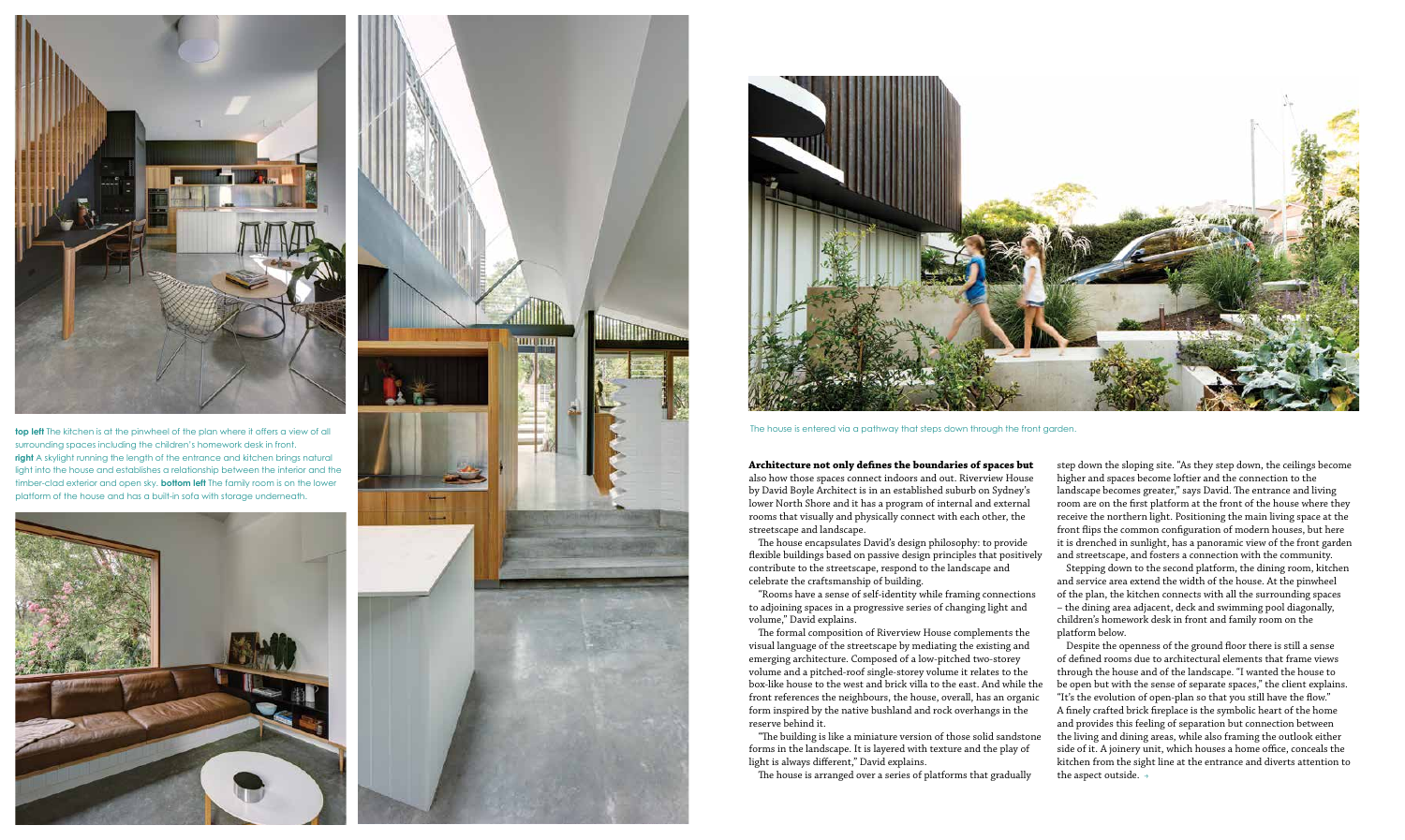"The house doesn't have the singularity of one room with a big glass window, rather there are views through adjoining rooms or across the deck to the garden," says David.

Upstairs, where the bedrooms and bathrooms are contained, the master bedroom is almost like a treehouse looking out to the bushland. There are similar views from the ensuite bath, and the toilet is positioned in an alcove with a pop-out window framing a picturesque eucalyptus tree nearby.

In many cases the framing and connection devices also contribute to the passive design and flexibility of the house. A pitched glass skylight running the length of the entrance and kitchen establishes a relationship between the interior and the open sky and timber-clad exterior of the house, while bringing natural light into the back of the building; operable skylights upstairs face north to bring sunlight down the stairwell and act as a thermal chimney drawing hot air out. A small balcony at the

With views into, across and through the house, and of course views to the streetscape, landscape and sky, Riverview House has a great sense of transparency and openness. However, it still retains a feeling of enclosure with rooms that have their own identities, yet foster spatial and visual connections throughout.

front of the second storey provides a connection to the street while also allowing ventilation through the hallway. Shutters along the internal wall of the guest bedroom can be opened for light or closed for privacy, offering flexibility of use.





left Split terracotta pipes clad the exterior of the front living room giving it texture and colour. **right** The organic form of the house is inspired by the native bushland and rock overhangs in the reserve behind it. **opposite page** Arranged over a series of stepped platforms, Riverview House has a program of internal and external rooms that visually and physically connect with each other and the landscape.

The incorporation of natural materials also serves to blur the boundaries of indoor and outdoor space, as does the decorative surfaces and detailing that respond to the natural environment. There is similar linear detailing on internal and external walls; split terracotta pipes add texture to the exterior of the front living room; and hardwood rough-sawn timber battens are harmonious with the trees and surrounding bushland.